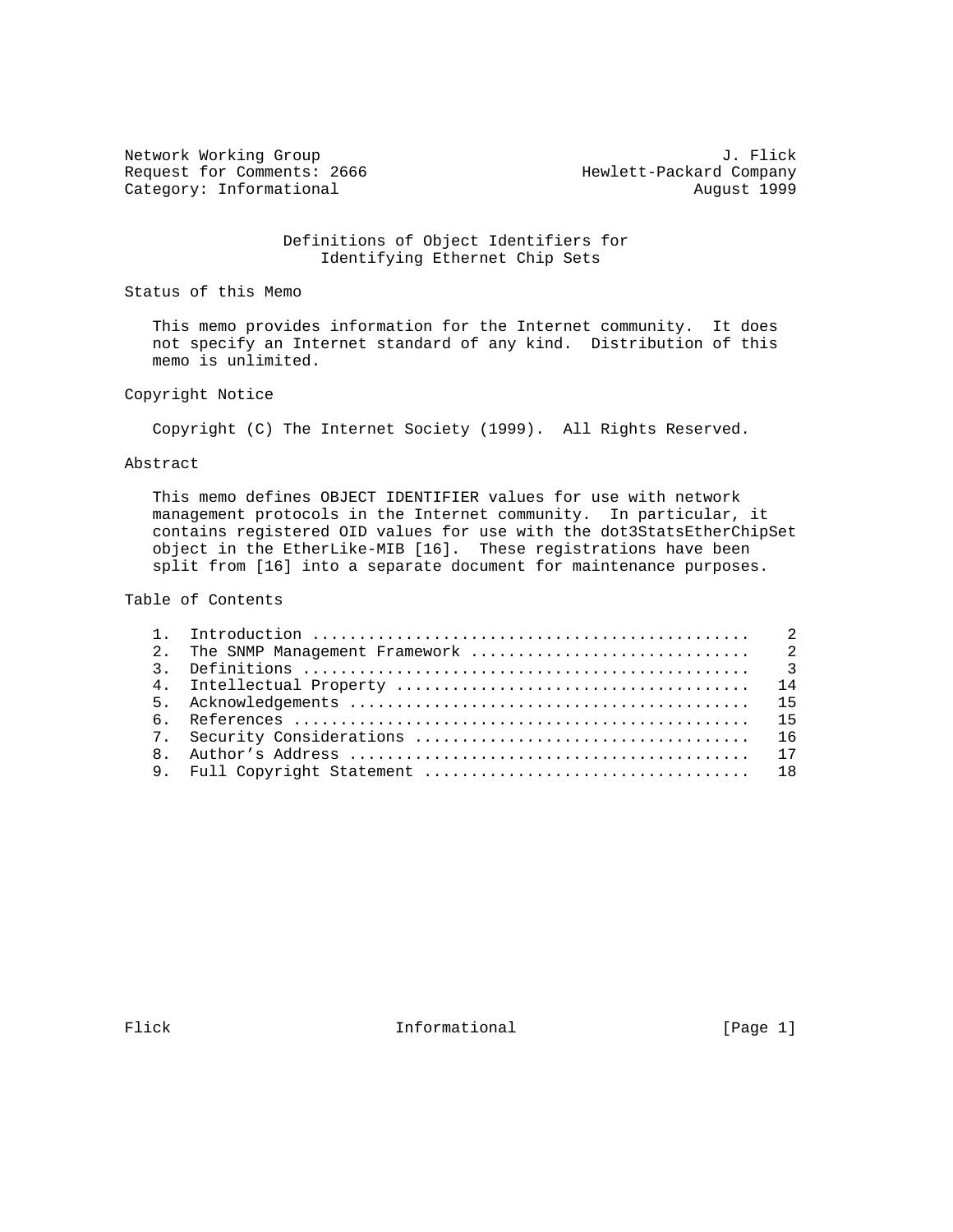# 1. Introduction

 This memo defines OBJECT IDENTIFIER values for use with network management protocols in the Internet community. In particular, it contains registered OID values for use with the dot3StatsEtherChipSet object in the EtherLike-MIB [16]. These registrations have been split from [16] into a separate document for maintenance purposes.

 The dot3StatsEtherChipSet object has recently been deprecated. The purpose of this document is to capture historic assignments made by the various IETF working groups that have been responsible for maintaining the EtherLike-MIB. Implementations which support the dot3StatsEtherChipSet object for backwards compatability may continue to use the OBJECT IDENTIFIER values assigned in this document.

 For those chipsets not represented in this document, implementors should assign OBJECT IDENTIFIER values within that part of the registration tree delegated to individual enterprises.

2. The SNMP Management Framework

 The SNMP Management Framework presently consists of five major components:

- o An overall architecture, described in RFC 2571 [1].
- o Mechanisms for describing and naming objects and events for the purpose of management. The first version of this Structure of Management Information (SMI) is called SMIv1 and described in STD 16, RFC 1155 [2], STD 16, RFC 1212 [3] and RFC 1215 [4]. The second version, called SMIv2, is described in STD 58, RFC 2578 [5], STD 58, RFC 2579 [6] and STD 58, RFC 2580 [7].
- o Message protocols for transferring management information. The first version of the SNMP message protocol is called SNMPv1 and described in STD 15, RFC 1157 [8]. A second version of the SNMP message protocol, which is not an Internet standards track protocol, is called SNMPv2c and described in RFC 1901 [9] and RFC 1906 [10]. The third version of the message protocol is called SNMPv3 and described in RFC 1906 [10], RFC 2572 [11] and RFC 2574 [12].
- o Protocol operations for accessing management information. The first set of protocol operations and associated PDU formats is described in STD 15, RFC 1157 [8]. A second set of protocol operations and associated PDU formats is described in RFC 1905 [13].

Flick **Informational Informational** [Page 2]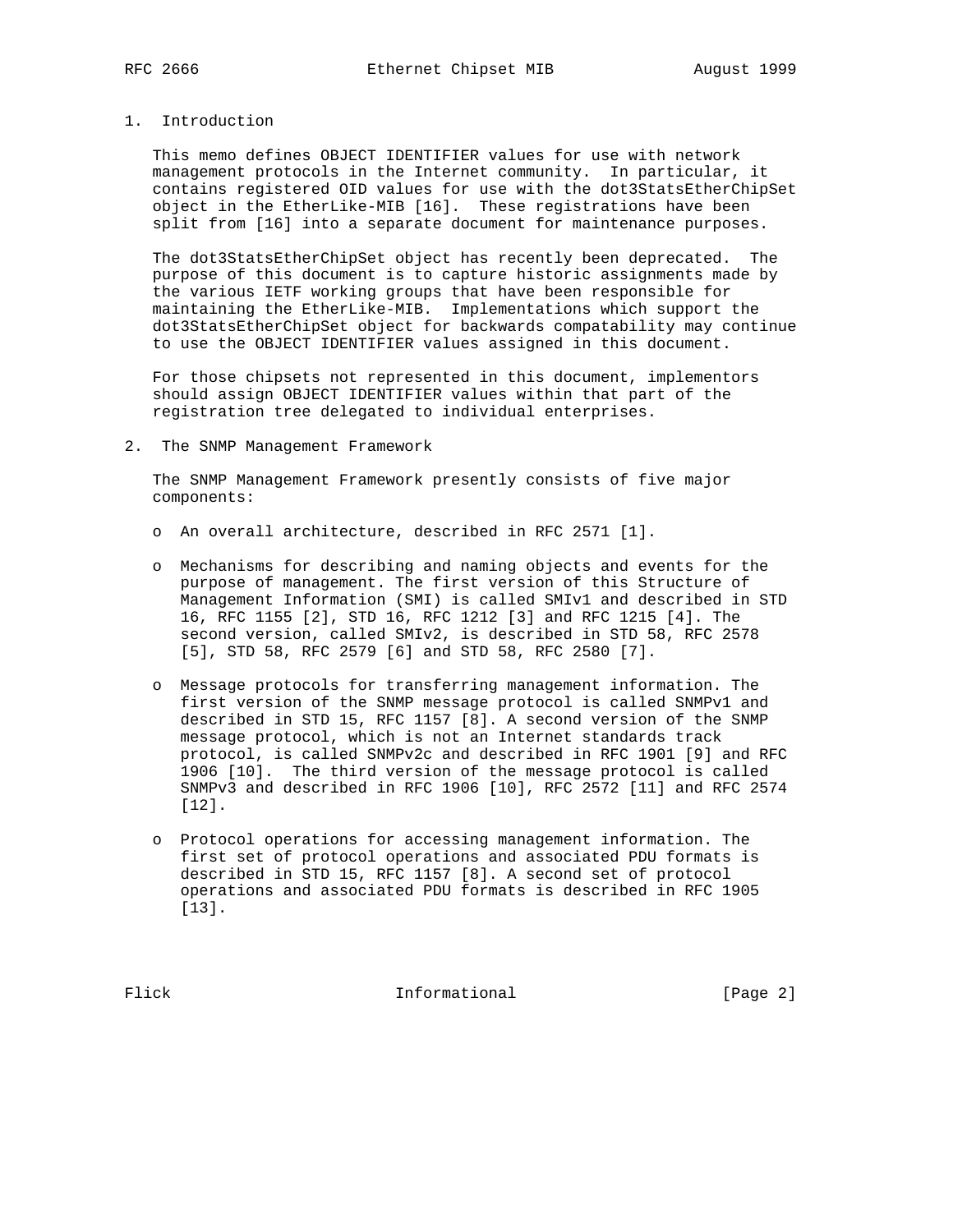o A set of fundamental applications described in RFC 2573 [14] and the view-based access control mechanism described in RFC 2575 [15].

 Managed objects are accessed via a virtual information store, termed the Management Information Base or MIB. Objects in the MIB are defined using the mechanisms defined in the SMI.

 This memo specifies a MIB module that is compliant to the SMIv2. A MIB conforming to the SMIv1 can be produced through the appropriate translations. The resulting translated MIB must be semantically equivalent, except where objects or events are omitted because no translation is possible (use of Counter64). Some machine readable information in SMIv2 will be converted into textual descriptions in SMIv1 during the translation process. However, this loss of machine readable information is not considered to change the semantics of the MIB.

3. Definitions

ETHER-CHIPSET-MIB DEFINITIONS ::= BEGIN

 IMPORTS MODULE-IDENTITY, OBJECT-IDENTITY, mib-2 FROM SNMPv2-SMI dot3 FROM EtherLike-MIB; etherChipsetMIB MODULE-IDENTITY LAST-UPDATED "9908240400Z" -- August 24, 199 ORGANIZATION "IETF 802.3 Hub MIB Working Group" CONTACT-INFO "WG E-mail: hubmib@hprnd.rose.hp.com To subscribe: hubmib-request@hprnd.rose.hp.com Chair: Dan Romascanu Postal: Lucent Technologies Atidum Technology Park, Bldg. 3 Tel Aviv 61131 Israel Tel: +972 3 645 8414 E-mail: dromasca@lucent.com Editor: John Flick Postal: Hewlett-Packard Company 8000 Foothills Blvd. M/S 5556 Roseville, CA 95747-5556 **USA** 

Flick **Informational** Informational [Page 3]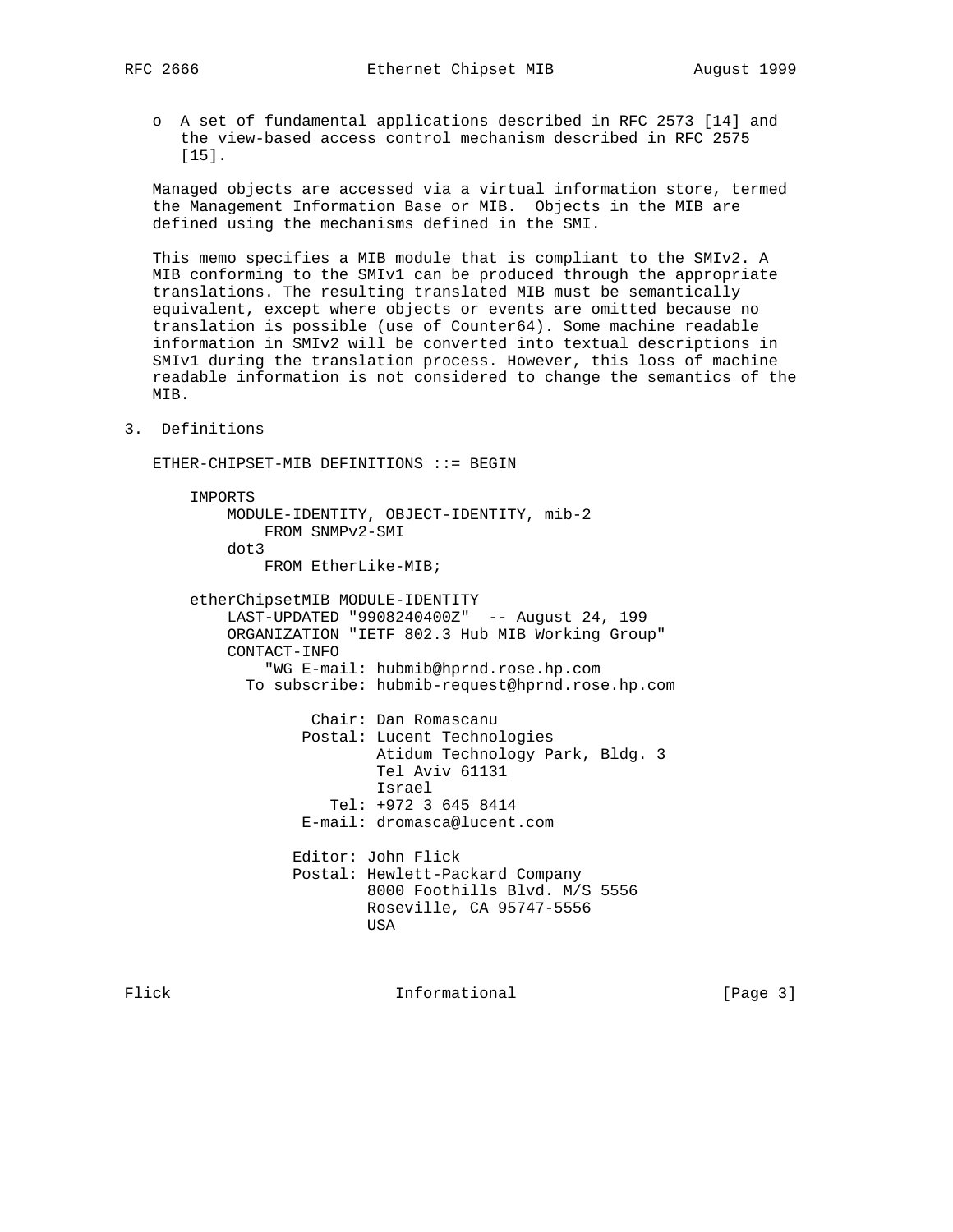Tel: +1 916 785 4018 Fax: +1 916 785 3583 E-mail: johnf@rose.hp.com"

 DESCRIPTION "This MIB module contains registered values for use by the dot3StatsEtherChipSet object in the EtherLike-MIB. This object is used to identify the MAC hardware used to communicate on an interface.

> Note that the dot3StatsEtherChipSet object has been deprecated. The primary purpose of this module is to capture historic assignments made by the various IETF working groups that have been responsible for maintaining the EtherLike-MIB. Implementations which support the dot3StatsEtherChipSet object for backwards compatability may continue to use these values. For those chipsets not represented in this module, registration is required in other documentation, e.g., assignment within that part of the registration tree delegated to individual enterprises (see RFC 1155 and RFC 1902)."

 REVISION "9908240400Z" -- August 24, 1999 DESCRIPTION "Initial version of this module created by splitting the chipset registration information out from the EtherLike-MIB. Version published as RFC 2666."

```
::= { mib-2 70 }
```
dot3ChipSets OBJECT IDENTIFIER ::= { dot3 8 }

dot3ChipSetAMD OBJECT IDENTIFIER ::= { dot3ChipSets 1 }

 dot3ChipSetAMD7990 OBJECT-IDENTITY STATUS current DESCRIPTION "The authoritative identifier for the Advanced Micro Devices Am7990 Local Area Network Controller for Ethernet (LANCE)." ::= { dot3ChipSetAMD 1 }

 dot3ChipSetAMD79900 OBJECT-IDENTITY STATUS current DESCRIPTION "The authoritative identifier for the Advanced Micro Devices Am79900 chip." ::= { dot3ChipSetAMD 2 }

Flick **Informational** Informational [Page 4]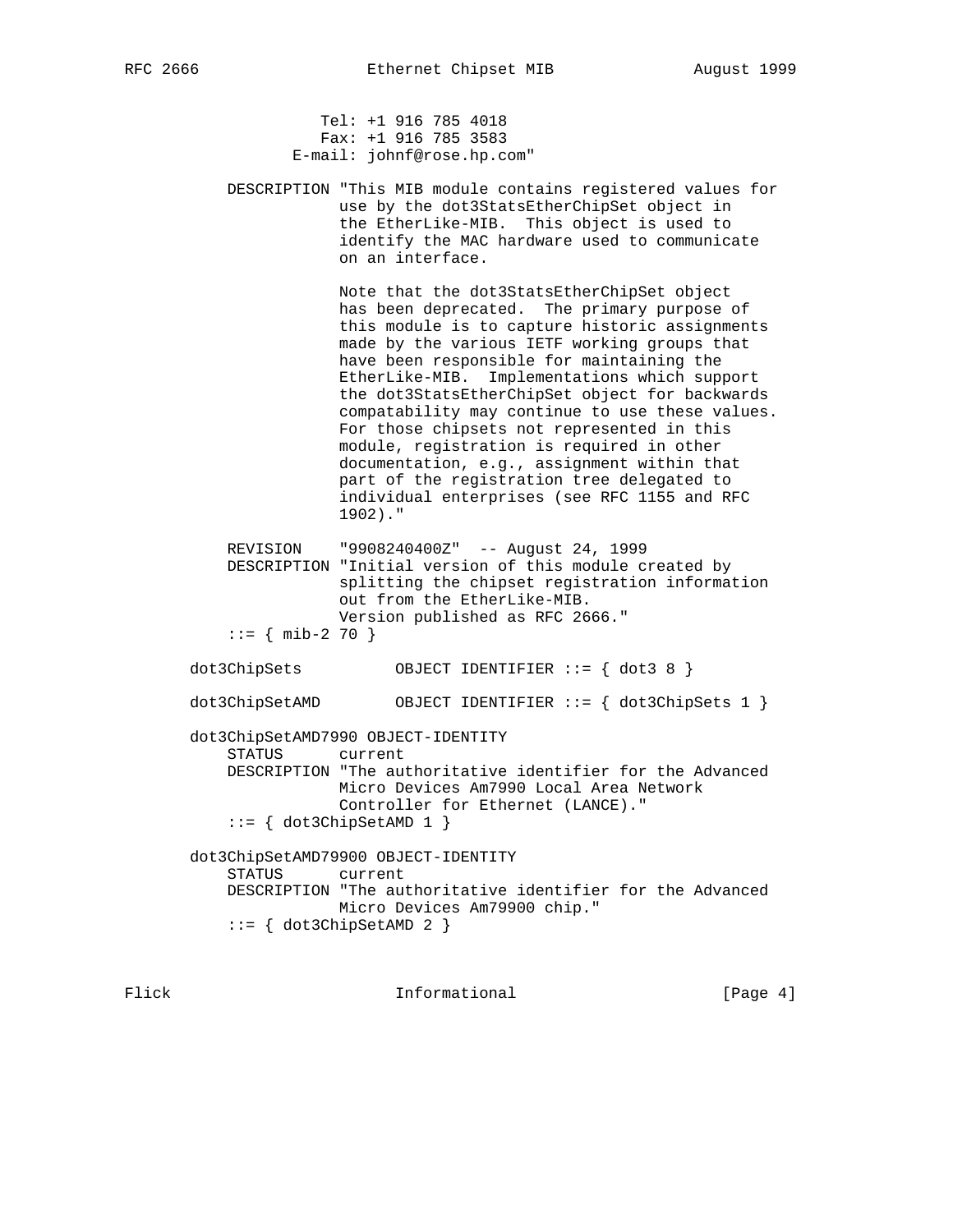dot3ChipSetAMD79C940 OBJECT-IDENTITY STATUS current DESCRIPTION "The authoritative identifier for the Advanced Micro Devices Am79C940 Media Access Controller for Ethernet (MACE)." ::= { dot3ChipSetAMD 3 } dot3ChipSetAMD79C90 OBJECT-IDENTITY STATUS current DESCRIPTION "The authoritative identifier for the Advanced Micro Devices Am79C90 CMOS Local Area Network Controller for Ethernet (C-LANCE)." ::= { dot3ChipSetAMD 4 } dot3ChipSetAMD79C960 OBJECT-IDENTITY STATUS current DESCRIPTION "The authoritative identifier for the Advanced Micro Devices Am79C960 PCnet-ISA Single Chip Ethernet Controller for ISA."  $::= \{ dot3ChipsetAMD 5 \}$  dot3ChipSetAMD79C961 OBJECT-IDENTITY STATUS current DESCRIPTION "The authoritative identifier for the Advanced Micro Devices Am79C961 PCnet-ISA+ Single Chip Plug & Play Full-Duplex Ethernet Controller for ISA."  $::= \{ dot3ChipsetAMD 6 \}$  dot3ChipSetAMD79C961A OBJECT-IDENTITY STATUS current DESCRIPTION "The authoritative identifier for the Advanced Micro Devices Am79C961A PCnet-ISA II Single Chip Plug & Play Full-Duplex Ethernet Controller for ISA." ::= { dot3ChipSetAMD 7 } dot3ChipSetAMD79C965 OBJECT-IDENTITY STATUS current DESCRIPTION "The authoritative identifier for the Advanced Micro Devices Am79C965 PCnet-32 Single Chip Ethernet Controller for PCI." ::= { dot3ChipSetAMD 8 } dot3ChipSetAMD79C970 OBJECT-IDENTITY STATUS current DESCRIPTION "The authoritative identifier for the Advanced Micro Devices Am79C970 PCnet PCI Single Chip

Flick **Informational** Informational [Page 5]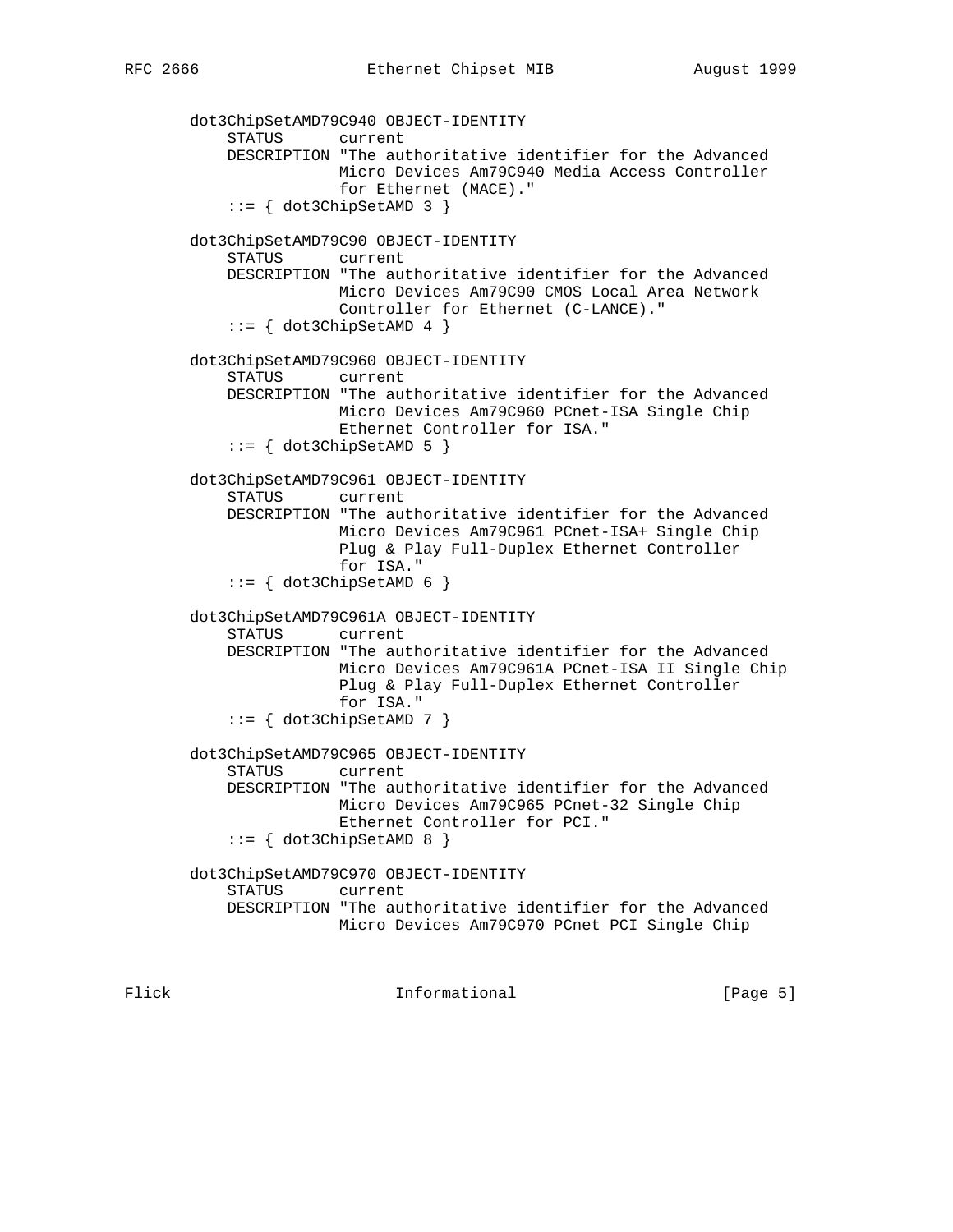Ethernet Controller for PCI Local Bus." ::= { dot3ChipSetAMD 9 } dot3ChipSetAMD79C970A OBJECT-IDENTITY STATUS current DESCRIPTION "The authoritative identifier for the Advanced Micro Devices AM79C970A PCnet PCI II Single Chip Full-Duplex Ethernet Controller for PCI Local Bus." ::= { dot3ChipSetAMD 10 } dot3ChipSetAMD79C971 OBJECT-IDENTITY STATUS current DESCRIPTION "The authoritative identifier for the Advanced Micro Devices Am79C971 PCnet-FAST Single Chip Full-Duplex 10/100 Mbps Ethernet Controller for PCI Local Bus." ::= { dot3ChipSetAMD 11 } dot3ChipSetAMD79C972 OBJECT-IDENTITY STATUS current DESCRIPTION "The authoritative identifier for the Advanced Micro Devices Am79C972 PCnet-FAST+ Enhanced 10/100 Mbps PCI Ethernet Controller with OnNow Support." ::= { dot3ChipSetAMD 12 } dot3ChipSetIntel OBJECT IDENTIFIER ::= { dot3ChipSets 2 } dot3ChipSetIntel82586 OBJECT-IDENTITY STATUS current DESCRIPTION "The authoritative identifier for the Intel 82586 IEEE 802.3 Ethernet LAN Coprocessor."  $::= \{ dot3ChipsetIntel 1 \}$  dot3ChipSetIntel82596 OBJECT-IDENTITY STATUS current DESCRIPTION "The authoritative identifier for the Intel 82596 High-Performance 32-Bit Local Area Network Coprocessor." ::= { dot3ChipSetIntel 2 } dot3ChipSetIntel82595 OBJECT-IDENTITY STATUS current DESCRIPTION "The authoritative identifier for the Intel 82595 High Integration Ethernet Controller." ::= { dot3ChipSetIntel 3 }

Flick **Informational** Informational [Page 6]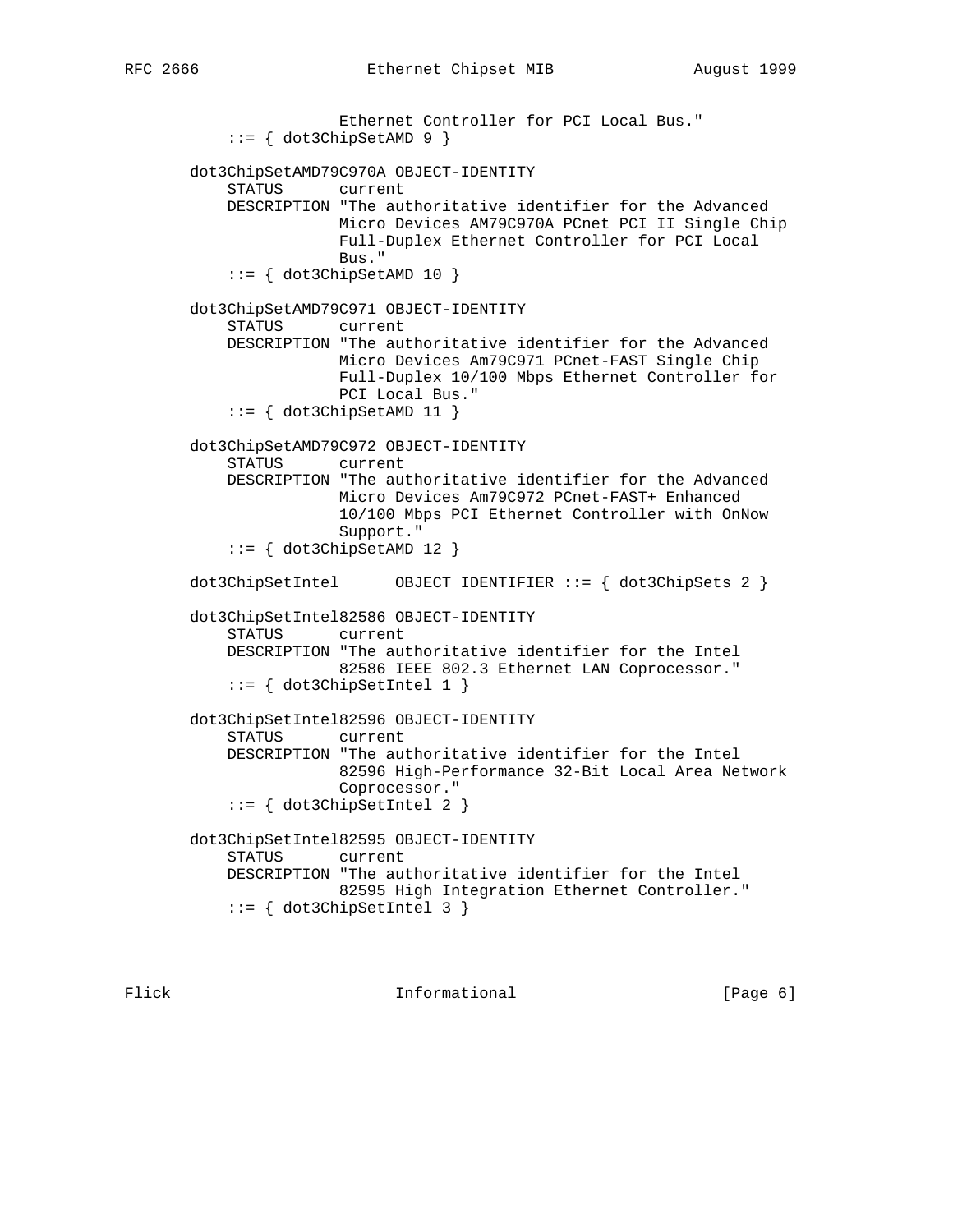dot3ChipSetIntel82557 OBJECT-IDENTITY STATUS current DESCRIPTION "The authoritative identifier for the Intel 82557 Fast Ethernet PCI Bus Lan Controller."  $::= \{ dot3ChipsetIntel 4 \}$  dot3ChipSetIntel82558 OBJECT-IDENTITY STATUS current DESCRIPTION "The authoritative identifier for the Intel 82558 Fast Ethernet PCI Bus LAN Controller with Integrated PHY." ::= { dot3ChipSetIntel 5 } dot3ChipSetSeeq OBJECT IDENTIFIER ::= { dot3ChipSets 3 } dot3ChipSetSeeq8003 OBJECT-IDENTITY STATUS current DESCRIPTION "The authoritative identifier for the SEEQ 8003 chip set." ::= { dot3ChipSetSeeq 1 } dot3ChipSetSeeq80C03 OBJECT-IDENTITY STATUS current DESCRIPTION "The authoritative identifier for the SEEQ 80C03 Full-Duplex CMOS Ethernet Data Link Controller (MAC)." ::= { dot3ChipSetSeeq 2 } dot3ChipSetSeeq84C30 OBJECT-IDENTITY STATUS current DESCRIPTION "The authoritative identifier for the SEEQ 4-Port 84C30 Full-Duplex CMOS Ethernet 10 MBit/Sec Data Link Controller (MAC)." ::= { dot3ChipSetSeeq 3 } dot3ChipSetSeeq8431 OBJECT-IDENTITY STATUS current DESCRIPTION "The authoritative identifier for the SEEQ 4-Port 8431 Full-Duplex CMOS Ethernet 10 MBit/Sec Data Link Controller (MAC)." ::= { dot3ChipSetSeeq 4 } dot3ChipSetSeeq80C300 OBJECT-IDENTITY STATUS current DESCRIPTION "The authoritative identifier for the SEEQ 80C300 Full-Duplex CMOS Ethernet 10/100 Mbit/Sec Data Link Controller (MAC)." ::= { dot3ChipSetSeeq 5 }

Flick **Informational** Informational [Page 7]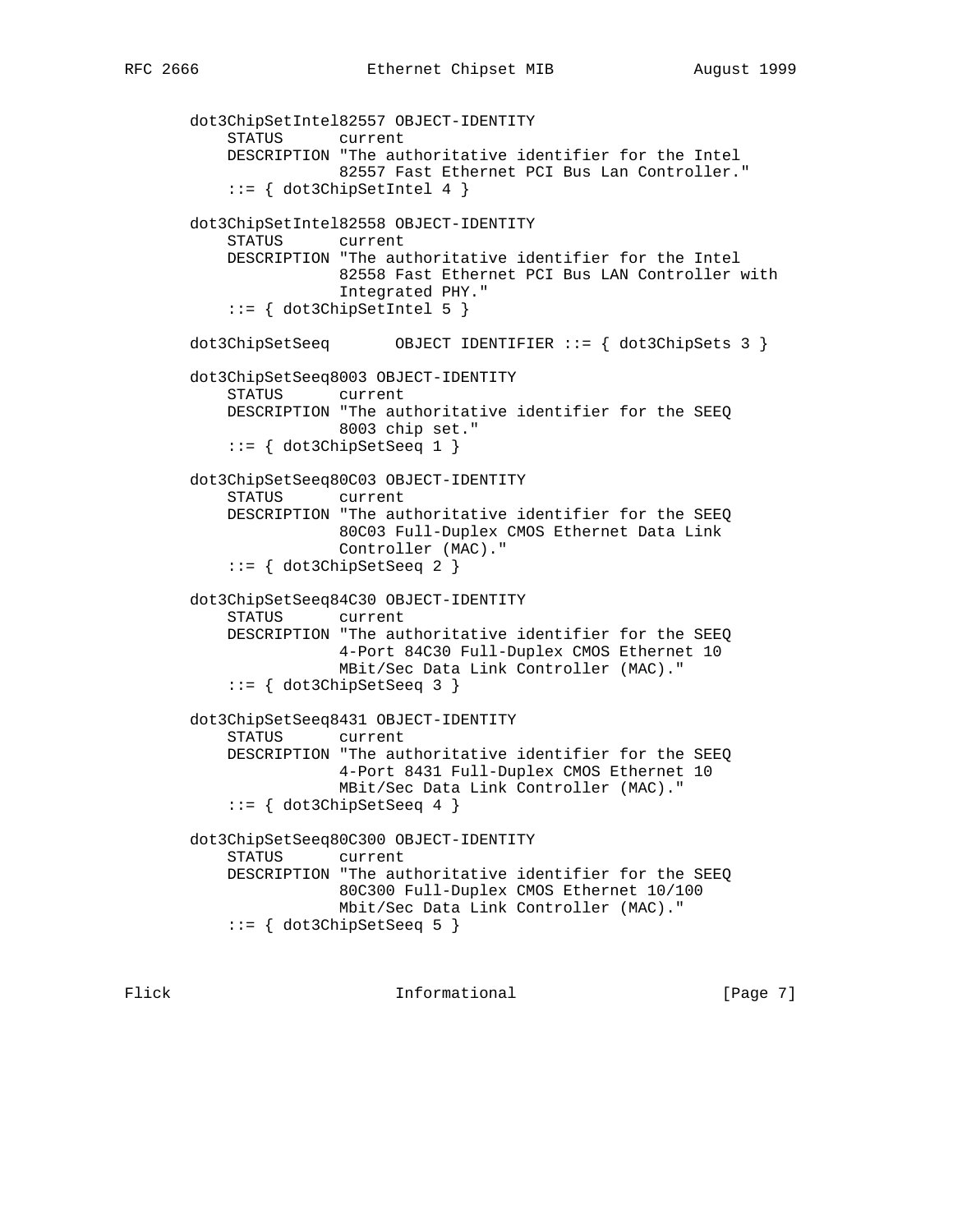dot3ChipSetSeeq84C300 OBJECT-IDENTITY STATUS current DESCRIPTION "The authoritative identifier for the SEEQ 4-Port 84C300 Fast Ethernet Controller (MAC)."  $::= \{ dot3ChipsetSeeq 6 \}$  dot3ChipSetSeeq84301 OBJECT-IDENTITY STATUS current DESCRIPTION "The authoritative identifier for the SEEQ 4-Port 84301 Fast Ethernet Controller (MAC)." ::= { dot3ChipSetSeeq 7 } dot3ChipSetSeeq84302 OBJECT-IDENTITY STATUS current DESCRIPTION "The authoritative identifier for the SEEQ 4-Port 84302 Fast Ethernet Controller (MAC)." ::= { dot3ChipSetSeeq 8 } dot3ChipSetSeeq8100 OBJECT-IDENTITY STATUS current DESCRIPTION "The authoritative identifier for the SEEQ 8100 Gigabit Ethernet Controller (MAC & PCS)." ::= { dot3ChipSetSeeq 9 } dot3ChipSetNational OBJECT IDENTIFIER ::= { dot3ChipSets 4 } dot3ChipSetNational8390 OBJECT-IDENTITY STATUS current DESCRIPTION "The authoritative identifier for the National Semiconductor DP8390 Network Interface Controller." ::= { dot3ChipSetNational 1 } dot3ChipSetNationalSonic OBJECT-IDENTITY STATUS current DESCRIPTION "The authoritative identifier for the National Semiconductor DP83932 Systems-Oriented Network Interface Controller (SONIC)." ::= { dot3ChipSetNational 2 } dot3ChipSetNational83901 OBJECT-IDENTITY STATUS current DESCRIPTION "The authoritative identifier for the National Semiconductor DP83901 Serial Network Interface Controller (SNIC)." ::= { dot3ChipSetNational 3 } dot3ChipSetNational83902 OBJECT-IDENTITY

Flick **Informational** Informational [Page 8]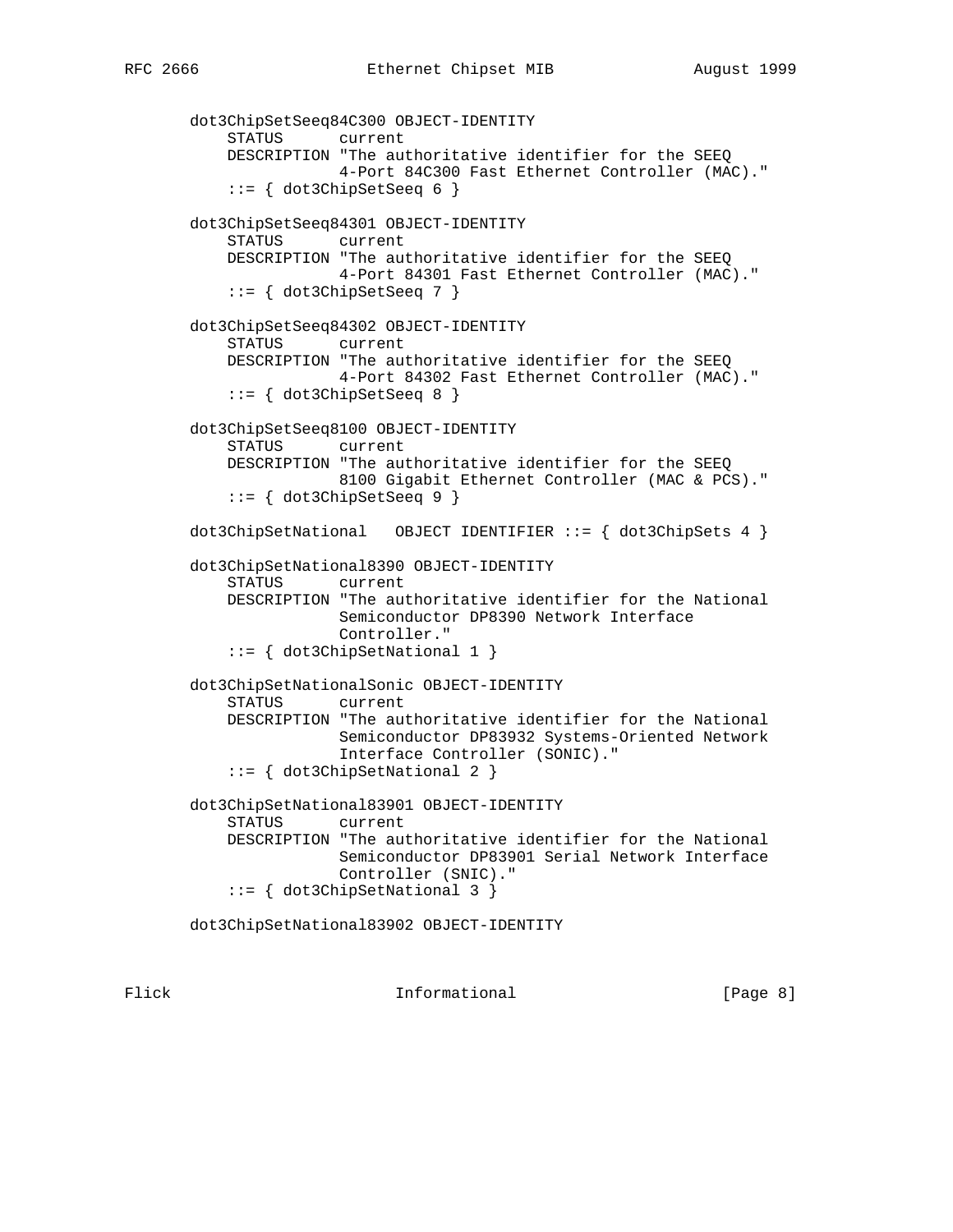STATUS current DESCRIPTION "The authoritative identifier for the National Semiconductor DP83902 Serial Network Interface Controller for Twisted Pair (ST-NIC)." ::= { dot3ChipSetNational 4 } dot3ChipSetNational83905 OBJECT-IDENTITY STATUS current DESCRIPTION "The authoritative identifier for the National Semiconductor DP83905 AT Local Area Network Twisted-Pair Interface (AT/LANTIC)." ::= { dot3ChipSetNational 5 } dot3ChipSetNational83907 OBJECT-IDENTITY STATUS current DESCRIPTION "The authoritative identifier for the National Semiconductor DP83907 AT Twisted-Pair Enhanced Coaxial Network Interface Controller (AT/LANTIC II)." ::= { dot3ChipSetNational 6 } dot3ChipSetNational83916 OBJECT-IDENTITY STATUS current DESCRIPTION "The authoritative identifier for the National Semiconductor DP83916 Systems-Oriented Network Interface Controller (SONIC-16)." ::= { dot3ChipSetNational 7 } dot3ChipSetNational83934 OBJECT-IDENTITY STATUS current DESCRIPTION "The authoritative identifier for the National Semiconductor DP83934 Systems-Oriented Network Interface Controller with Twisted Pair Interface (SONIC-T)." ::= { dot3ChipSetNational 8 } dot3ChipSetNational83936 OBJECT-IDENTITY STATUS current DESCRIPTION "The authoritative identifier for the National Semiconductor DP83936AVUL Full-Duplex Systems- Oriented Network Interface Controller with Twisted Pair Interface (SONIC-T)." ::= { dot3ChipSetNational 9 } dot3ChipSetFujitsu OBJECT IDENTIFIER ::= { dot3ChipSets 5 } dot3ChipSetFujitsu86950 OBJECT-IDENTITY STATUS current

Flick **Informational** Informational [Page 9]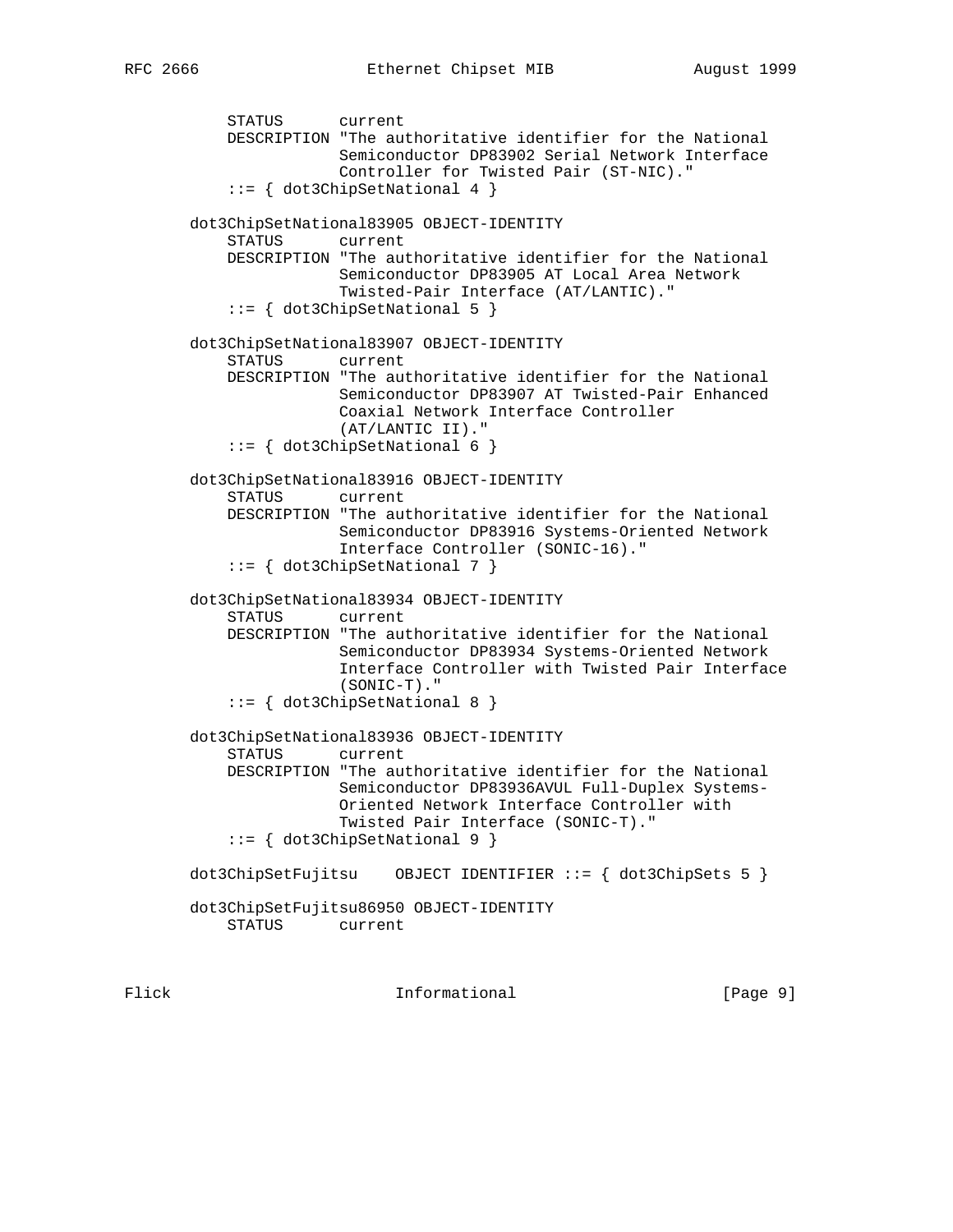```
 DESCRIPTION "The authoritative identifier for the Fujitsu
                86950 chip."
    ::= { dot3ChipSetFujitsu 1 }
dot3ChipSetFujitsu86960 OBJECT-IDENTITY
    STATUS current
    DESCRIPTION "The authoritative identifier for the Fujitsu
               MB86960 Network Interface Controller with
                Encoder/Decoder (NICE)."
    ::= { dot3ChipSetFujitsu 2 }
dot3ChipSetFujitsu86964 OBJECT-IDENTITY
    STATUS current
    DESCRIPTION "The authoritative identifier for the Fujitsu
               MB86964 Ethernet Controller with 10BASE-T
                Tranceiver."
    ::= { dot3ChipSetFujitsu 3 }
dot3ChipSetFujitsu86965A OBJECT-IDENTITY
    STATUS current
    DESCRIPTION "The authoritative identifier for the Fujitsu
               MB86965A EtherCoupler Single-Chip Ethernet
                Controller."
    ::= { dot3ChipSetFujitsu 4 }
dot3ChipSetFujitsu86965B OBJECT-IDENTITY
    STATUS current
    DESCRIPTION "The authoritative identifier for the Fujitsu
                MB86965B EtherCoupler Single-Chip Ethernet
                Controller (supports full-duplex)."
    ::= { dot3ChipSetFujitsu 5 }
dot3ChipSetDigital OBJECT IDENTIFIER ::= { dot3ChipSets 6 }
dot3ChipSetDigitalDC21040 OBJECT-IDENTITY
    STATUS current
    DESCRIPTION "The authoritative identifier for the Digital
               Semiconductor DC21040 chip."
    ::= { dot3ChipSetDigital 1 }
dot3ChipSetDigital21041 OBJECT-IDENTITY
    STATUS current
    DESCRIPTION "The authoritative identifier for the Digital
                Semiconductor 21041 PCI Ethernet LAN
                Controller."
    ::= { dot3ChipSetDigital 2 }
dot3ChipSetDigital21140 OBJECT-IDENTITY
```
Flick **Informational** [Page 10]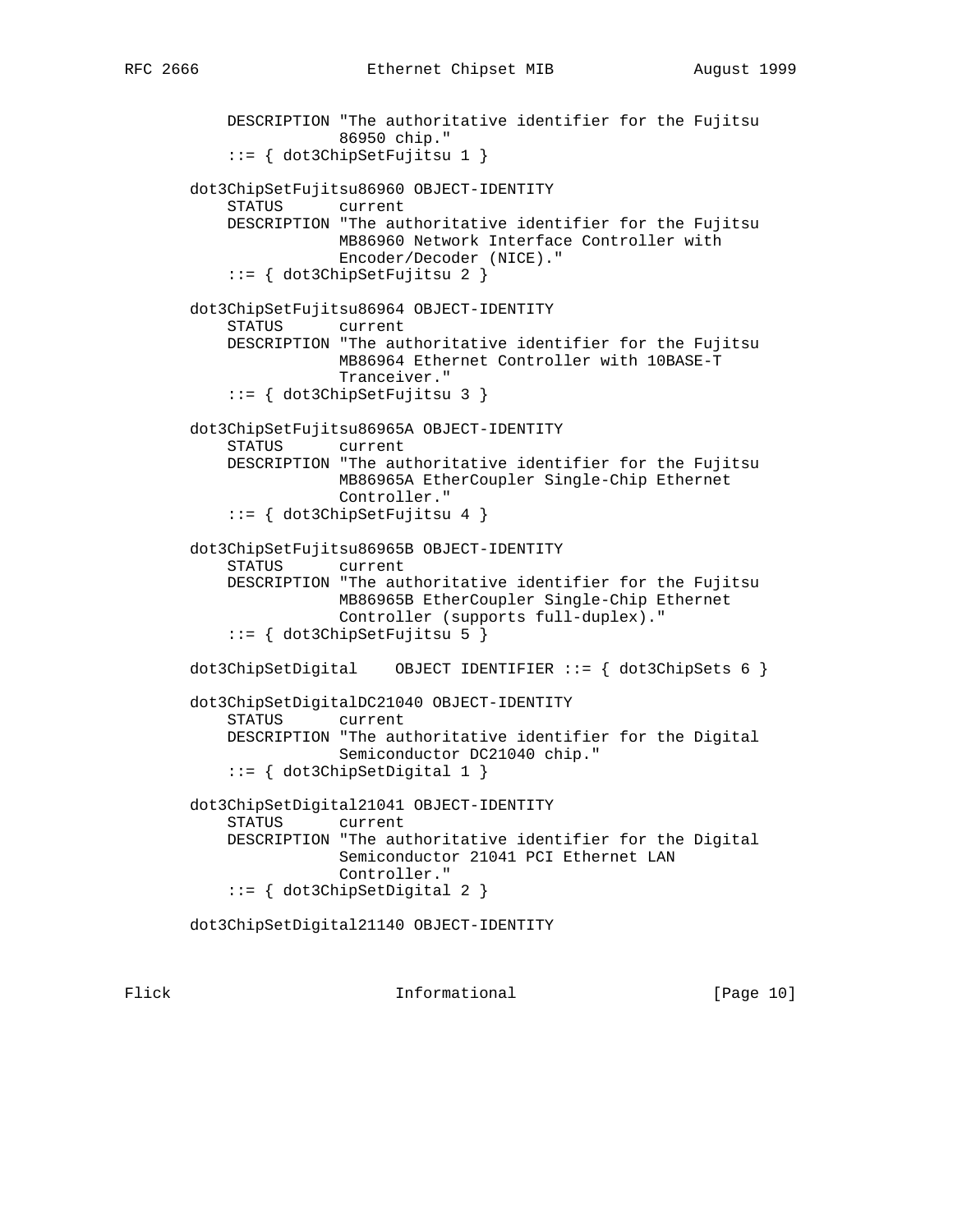STATUS current DESCRIPTION "The authoritative identifier for the Digital Semiconductor 21140 PCI Fast Ethernet LAN Controller." ::= { dot3ChipSetDigital 3 } dot3ChipSetDigital21143 OBJECT-IDENTITY STATUS current DESCRIPTION "The authoritative identifier for the Digital Semiconductor 21143 PCI/CardBus 10/100-Mb/s Ethernet LAN Controller." ::= { dot3ChipSetDigital 4 } dot3ChipSetDigital21340 OBJECT-IDENTITY STATUS current DESCRIPTION "The authoritative identifier for the Digital Semiconductor 21340 10/100-MB/s managed buffered port switch." ::= { dot3ChipSetDigital 5 } dot3ChipSetDigital21440 OBJECT-IDENTITY STATUS current DESCRIPTION "The authoritative identifier for the Digital Semiconductor 21440 Multiport 10/100Mbps Ethernet Controller." ::= { dot3ChipSetDigital 6 } dot3ChipSetDigital21540 OBJECT-IDENTITY STATUS current DESCRIPTION "The authoritative identifier for the Digital Semiconductor 21540 PCI/CardBus Ethernet LAN Controller with Modem Interface." ::= { dot3ChipSetDigital 7 } dot3ChipSetTI OBJECT IDENTIFIER ::= { dot3ChipSets 7 } dot3ChipSetTIE100 OBJECT-IDENTITY STATUS current DESCRIPTION "The authoritative identifier for the Texas Instruments TNETE100 ThunderLAN PCI Fast Ethernet Controller." ::= { dot3ChipSetTI 1 } dot3ChipSetTIE110 OBJECT-IDENTITY STATUS current DESCRIPTION "The authoritative identifier for the Texas Instruments TNETE110 ThunderLAN PCI 10BASE-T Ethernet Adapter."

Flick **Informational Informational** [Page 11]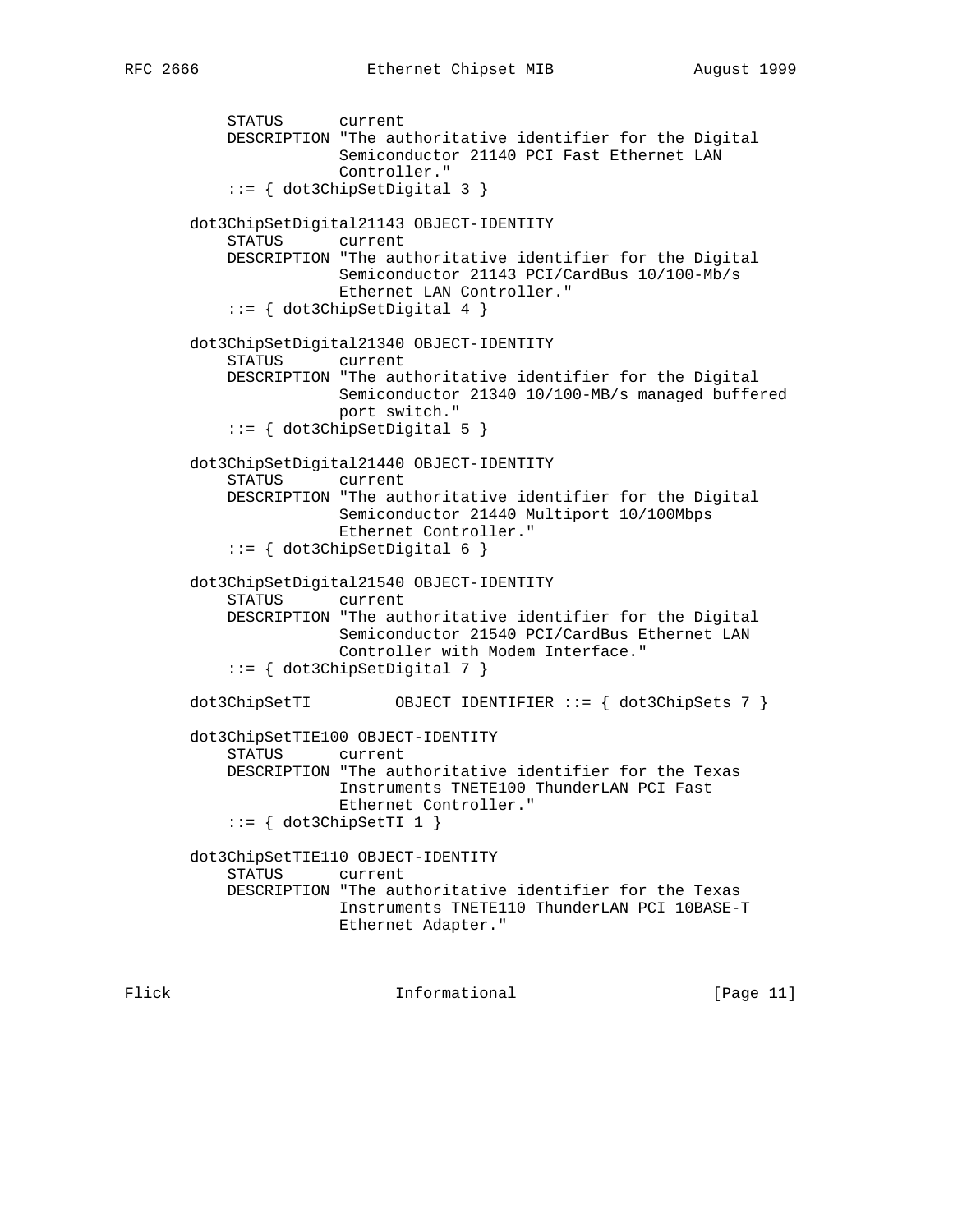::= { dot3ChipSetTI 2 } dot3ChipSetTIX3100 OBJECT-IDENTITY current DESCRIPTION "The authoritative identifier for the Texas Instruments TNETX3100 Desktop ThunderSWITCH 8/2."  $::=$  { dot3ChipSetTI 3 } dot3ChipSetTIX3150 OBJECT-IDENTITY STATUS current DESCRIPTION "The authoritative identifier for the Texas Instruments TNETX3150 ThunderSWITCH 12/3."  $::= \{ dot3ChipSetTI 4 \}$  dot3ChipSetTIX3270 OBJECT-IDENTITY STATUS current DESCRIPTION "The authoritative identifier for the Texas Instruments TNETX3270 ThunderSWITCH 24/3."  $::=$  { dot3ChipSetTI 5 } dot3ChipSetToshiba OBJECT IDENTIFIER ::= { dot3ChipSets 8 } dot3ChipSetToshibaTC35815F OBJECT-IDENTITY STATUS current DESCRIPTION "The authoritative identifier for the Toshiba TC35815F PCI-Based 100/10Mbps Ethernet Controller." ::= { dot3ChipSetToshiba 1 } dot3ChipSetLucent OBJECT IDENTIFIER ::= { dot3ChipSets 9 } dot3ChipSetLucentATT1MX10 OBJECT-IDENTITY STATUS current DESCRIPTION "The authoritative identifier for the Lucent Technologies ATT1MX10 (Spinnaker) Quad MAC and Tranceiver for Ethernet Frame Switching." ::= { dot3ChipSetLucent 1 } dot3ChipSetLucentLUC3M08 OBJECT-IDENTITY STATUS current DESCRIPTION "The authoritative identifier for the Lucent Technologies LUC3M08 Eight Ethernet MACs for 10/100 Mbits/s Frame Switching." ::= { dot3ChipSetLucent 2 } dot3ChipSetGalileo OBJECT IDENTIFIER ::= { dot3ChipSets 10 }

Flick **Informational** [Page 12]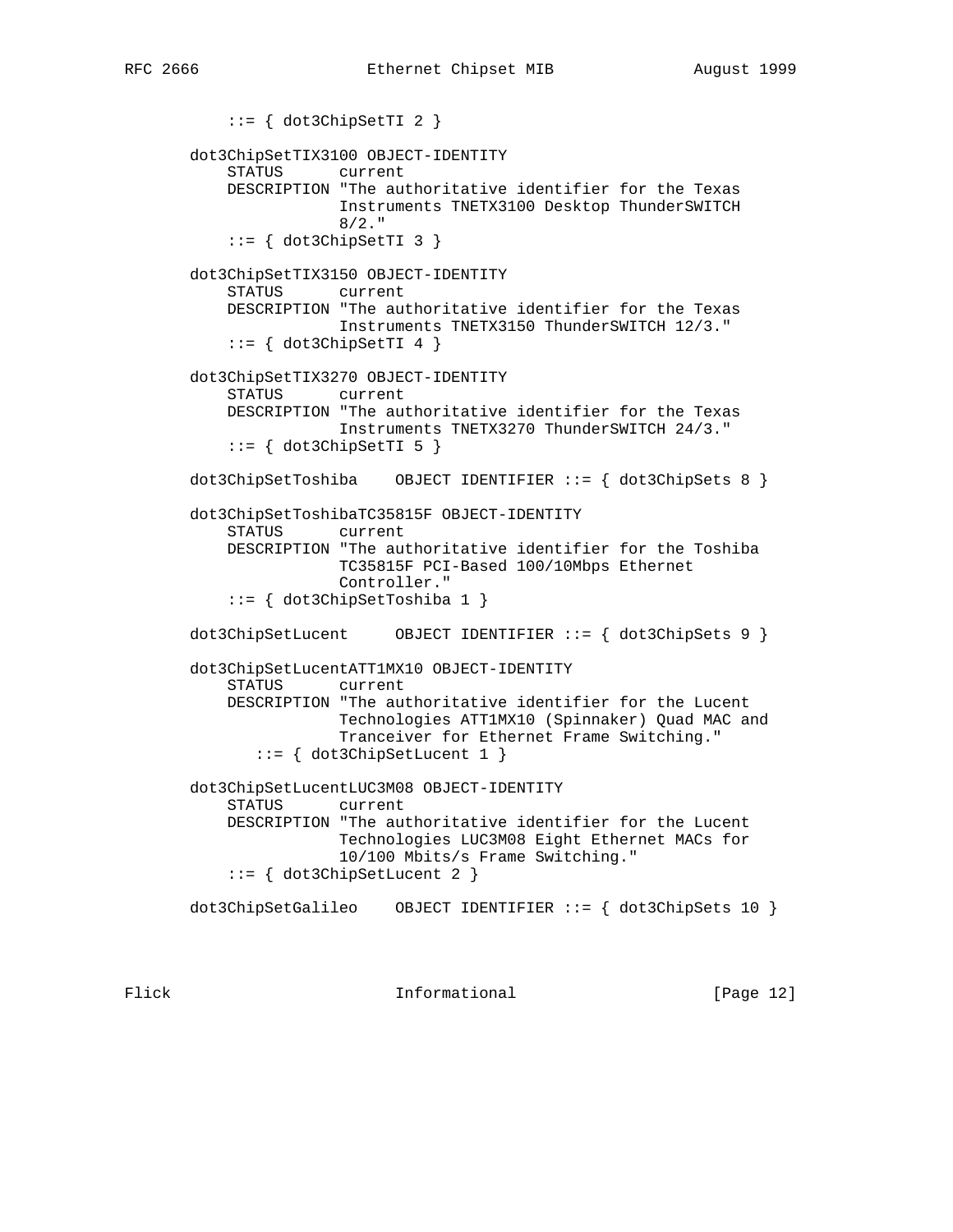dot3ChipSetGalileoGT48001 OBJECT-IDENTITY STATUS current DESCRIPTION "The authoritative identifier for the Galileo Technology GT-48001A Switched Ethernet Controller." ::= { dot3ChipSetGalileo 1 } dot3ChipSetGalileoGT48002 OBJECT-IDENTITY STATUS current DESCRIPTION "The authoritative identifier for the Galileo Technology GT-48002A Switched Fast Ethernet Controller." ::= { dot3ChipSetGalileo 2 } dot3ChipSetGalileoGT48004 OBJECT-IDENTITY STATUS current DESCRIPTION "The authoritative identifier for the Galileo Technology GT-48004A Four Port Fast Ethernet Switch for Multiport 10/100BASE-X Systems." ::= { dot3ChipSetGalileo 3 } dot3ChipSetGalileoGT48207 OBJECT-IDENTITY STATUS current DESCRIPTION "The authoritative identifier for the Galileo Technology GT-48207 Low-Cost 10 Port Switched Ethernet Controller for 10+10/100BASE-X." ::= { dot3ChipSetGalileo 4 } dot3ChipSetGalileoGT48208 OBJECT-IDENTITY STATUS current DESCRIPTION "The authoritative identifier for the Galileo Technology GT-48208 Advanced 10 Port Switched Ethernet Controller for 10+10/100BASE-X." ::= { dot3ChipSetGalileo 5 } dot3ChipSetGalileoGT48212 OBJECT-IDENTITY STATUS current DESCRIPTION "The authoritative identifier for the Galileo Technology GT-48212 Advanced 14 Port Switched Ethernet Controller for 10+10/100BASE-X." ::= { dot3ChipSetGalileo 6 } dot3ChipSetJato OBJECT IDENTIFIER ::= { dot3ChipSets 11 } dot3ChipSetJatoJT1001 OBJECT-IDENTITY STATUS current DESCRIPTION "The authoritative identifier for the Jato Technologies JT1001 GigEMAC Server

Flick **Informational** [Page 13]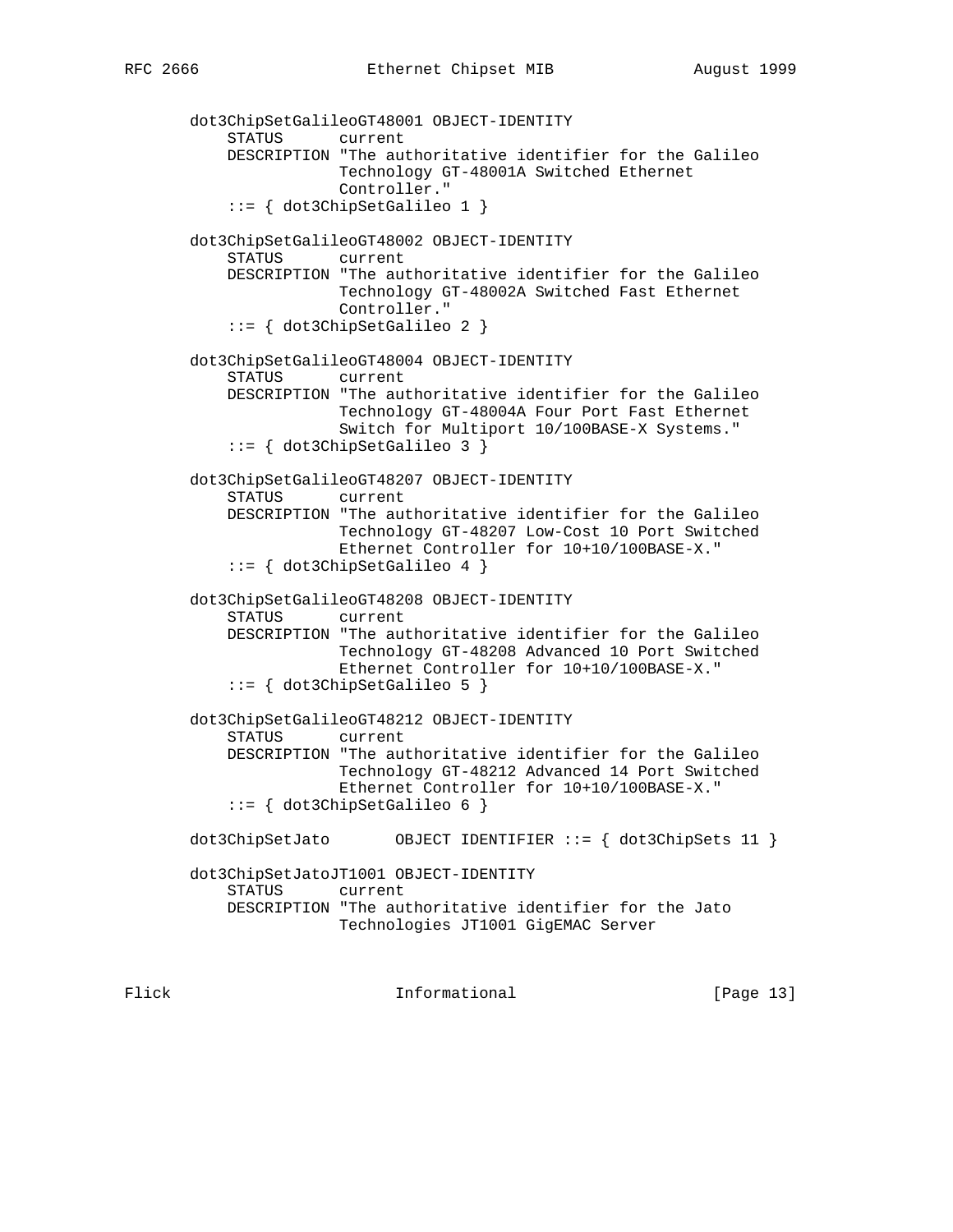10/100/1000Mbps Ethernet Controller with PCI interface." ::= { dot3ChipSetJato 1 } dot3ChipSetXaQti OBJECT IDENTIFIER ::= { dot3ChipSets 12 } dot3ChipSetXaQtiXQ11800FP OBJECT-IDENTITY STATUS current DESCRIPTION "The authoritative identifier for the XaQTI XQ11800FP XMAC II Gigabit Ethernet Media Access Controller." ::= { dot3ChipSetXaQti 1 } dot3ChipSetXaQtiXQ18110FP OBJECT-IDENTITY STATUS current DESCRIPTION "The authoritative identifier for the XaQTI XQ18110FP GigaPower Protocol Accelerator." ::= { dot3ChipSetXaQti 2 }

END

4. Intellectual Property

 The IETF takes no position regarding the validity or scope of any intellectual property or other rights that might be claimed to pertain to the implementation or use of the technology described in this document or the extent to which any license under such rights might or might not be available; neither does it represent that it has made any effort to identify any such rights. Information on the IETF's procedures with respect to rights in standards-track and standards-related documentation can be found in BCP-11. Copies of claims of rights made available for publication and any assurances of licenses to be made available, or the result of an attempt made to obtain a general license or permission for the use of such proprietary rights by implementors or users of this specification can be obtained from the IETF Secretariat.

 The IETF invites any interested party to bring to its attention any copyrights, patents or patent applications, or other proprietary rights which may cover technology that may be required to practice this standard. Please address the information to the IETF Executive Director.

Flick **Informational Informational** [Page 14]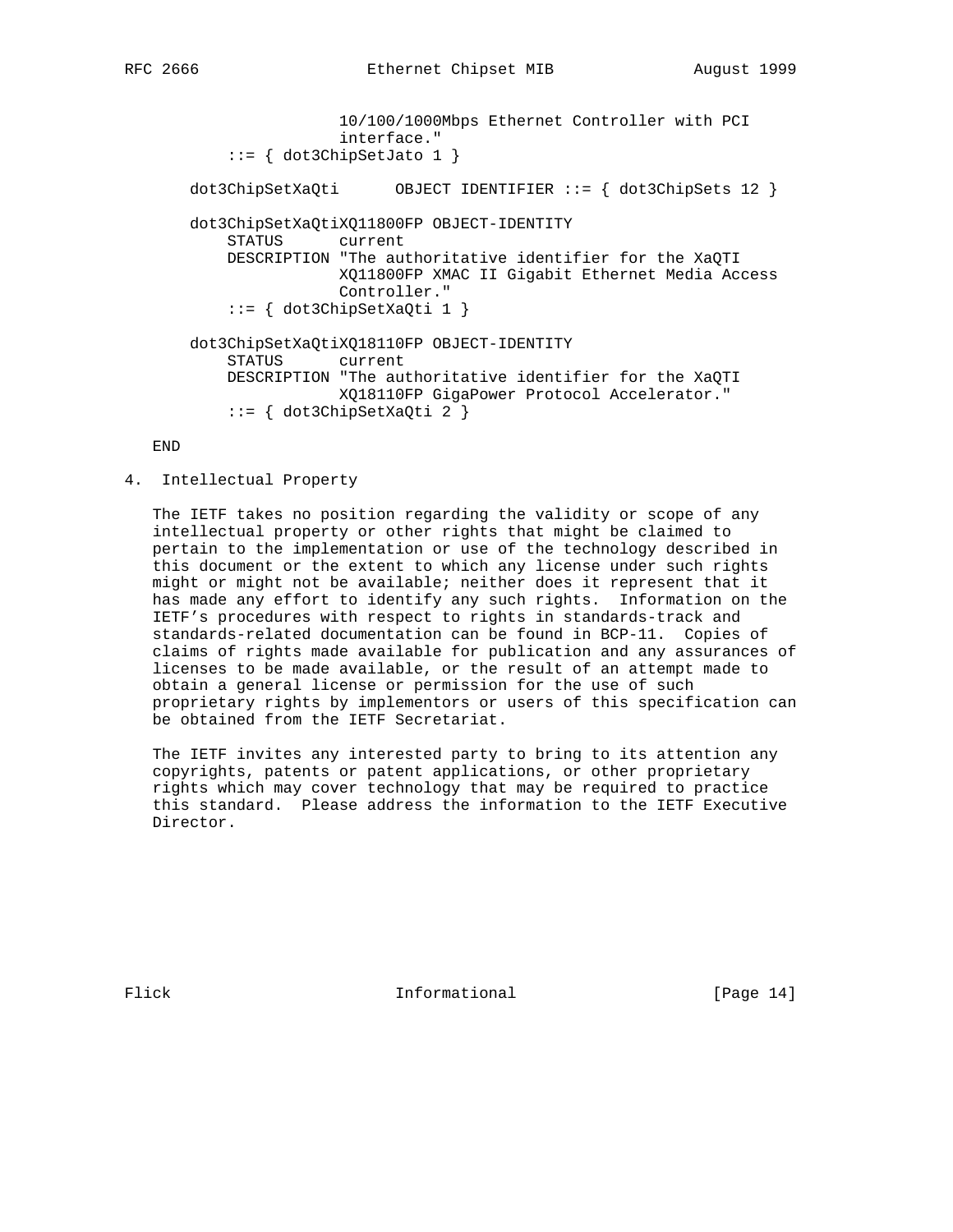#### 5. Acknowledgements

 This document was produced by the Ethernet Interfaces and Hub MIB Working Group.

- 6. References
	- [1] Harrington, D., Presuhn, R. and B. Wijnen, "An Architecture for Describing SNMP Management Frameworks", RFC 2571, May 1999.
	- [2] Rose, M. and K. McCloghrie, "Structure and Identification of Management Information for TCP/IP-based Internets", STD 16, RFC 1155, May 1990.
	- [3] Rose, M. and K. McCloghrie, "Concise MIB Definitions", STD 16, RFC 1212, March 1991.
	- [4] M. Rose, "A Convention for Defining Traps for use with the SNMP", RFC 1215, March 1991
	- [5] McCloghrie, K., Perkins, D., Schoenwaelder, J., Case, J., Rose, M. and S Waldbusser, "Structure of Management Information Version 2 (SMIv2)", STD 58, RFC 2578, April 1999.
	- [6] McCloghrie, K., Perkins, D., Schoenwaelder, J., Case, J., Rose, M. and S Waldbusser, "Textual Conventions for SMIv2", STD 58, RFC 2579, April 1999.
	- [7] McCloghrie, K., Perkins, D., Schoenwaelder, J., Case, J., Rose, M. and S Waldbusser, "Conformance Statements for SMIv2", STD 58, RFC 2580, STD 58, April 1999.
	- [8] Case, J., Fedor, M., Schoffstall, M. and J. Davin, "Simple Network Management Protocol", STD 15, RFC 1157, May 1990.
	- [9] Case, J., McCloghrie, K., Rose, M. and S. Waldbusser, "Introduction to Community-based SNMPv2", RFC 1901, January 1996.
	- [10] Case, J., McCloghrie, K., Rose, M. and S. Waldbusser, "Transport Mappings for Version 2 of the Simple Network Management Protocol (SNMPv2)", RFC 1906, January 1996.
	- [11] Case, J., Harrington D., Presuhn R. and B. Wijnen, "Message Processing and Dispatching for the Simple Network Management Protocol (SNMP)", RFC 2572, May 1999.

Flick **Informational** [Page 15]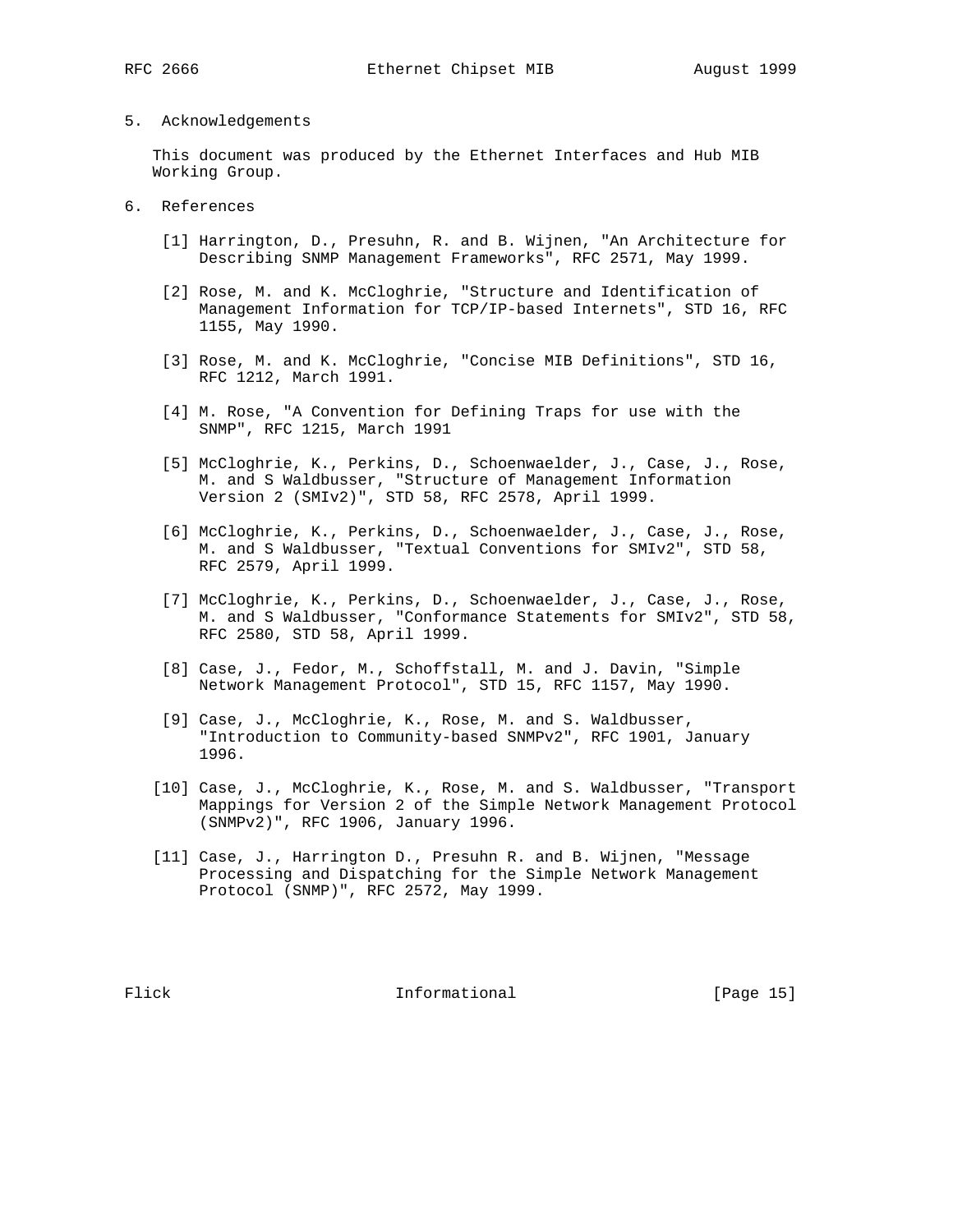- [12] Blumenthal, U. and B. Wijnen, "User-based Security Model (USM) for version 3 of the Simple Network Management Protocol (SNMPv3)", RFC 2574, May 1999.
- [13] Case, J., McCloghrie, K., Rose, M. and S. Waldbusser, "Protocol Operations for Version 2 of the Simple Network Management Protocol (SNMPv2)", RFC 1905, January 1996.
- [14] Levi, D., Meyer, P. and B. Stewart, "SNMPv3 Applications", RFC 2573, May 1999.
- [15] Wijnen, B., Presuhn, R. and K. McCloghrie, "View-based Access Control Model (VACM) for the Simple Network Management Protocol (SNMP)", RFC 2575, May 1999.
- [16] Flick, J. and J. Johnson, "Definitions of Managed Objects for the Ethernet-like Interface Types", RFC 2665, August 1999.
- 7. Security Considerations

 There are no management objects actually defined in this MIB module. It merely contains a list of OBJECT IDENTIFIER values for use in other MIB modules. As such, it does not, by itself, have any effect on the security of the Internet.

 The values in this module are expected to be used only for backwards compatability with the deprecated dot3StatsEtherChipSet object in the EtherLike-MIB [16]. That object may be considered sensitive in some environments, since it would allow an intruder to obtain information about which vendor's equipment is in use on the network.

 Therefore, it may be important in some environments, where the dot3StatsEtherChipSet object is implemented for backwards compatability, to control read access to that object and possibly to even encrypt the values of that object when sending it over the network via SNMP. Not all versions of SNMP provide features for such a secure environment.

 SNMPv1 by itself is such an insecure environment. Even if the network itself is secure (for example by using IPSec), even then, there is no control as to who on the secure network is allowed to access and GET (read) the objects in this MIB.

 It is recommended that the implementors consider the security features as provided by the SNMPv3 framework. Specifically, the use of the User-based Security Model RFC 2574 [12] and the View-based Access Control Model RFC 2575 [15] is recommended.

Flick Informational [Page 16]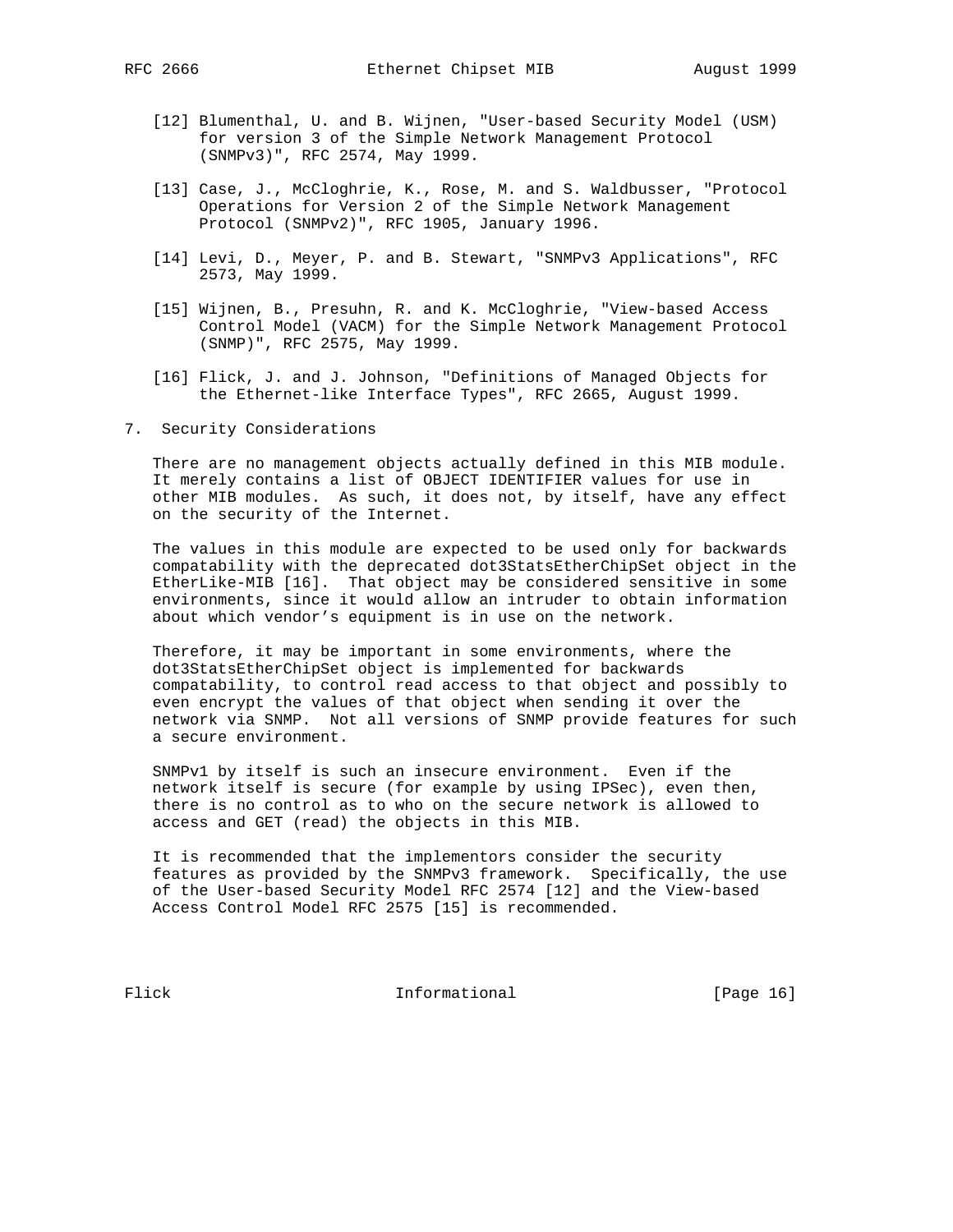It is then a customer/user responsibility to ensure that the SNMP entity giving access to a managed object whose values are defined in this MIB, is properly configured to give access to those objects only to those principals (users) that have legitimate rights to access them.

# 8. Author's Address

 John Flick Hewlett-Packard Company 8000 Foothills Blvd. M/S 5557 Roseville, CA 95747-5557

 Phone: +1 916 785 4018 EMail: johnf@rose.hp.com

Flick Informational [Page 17]